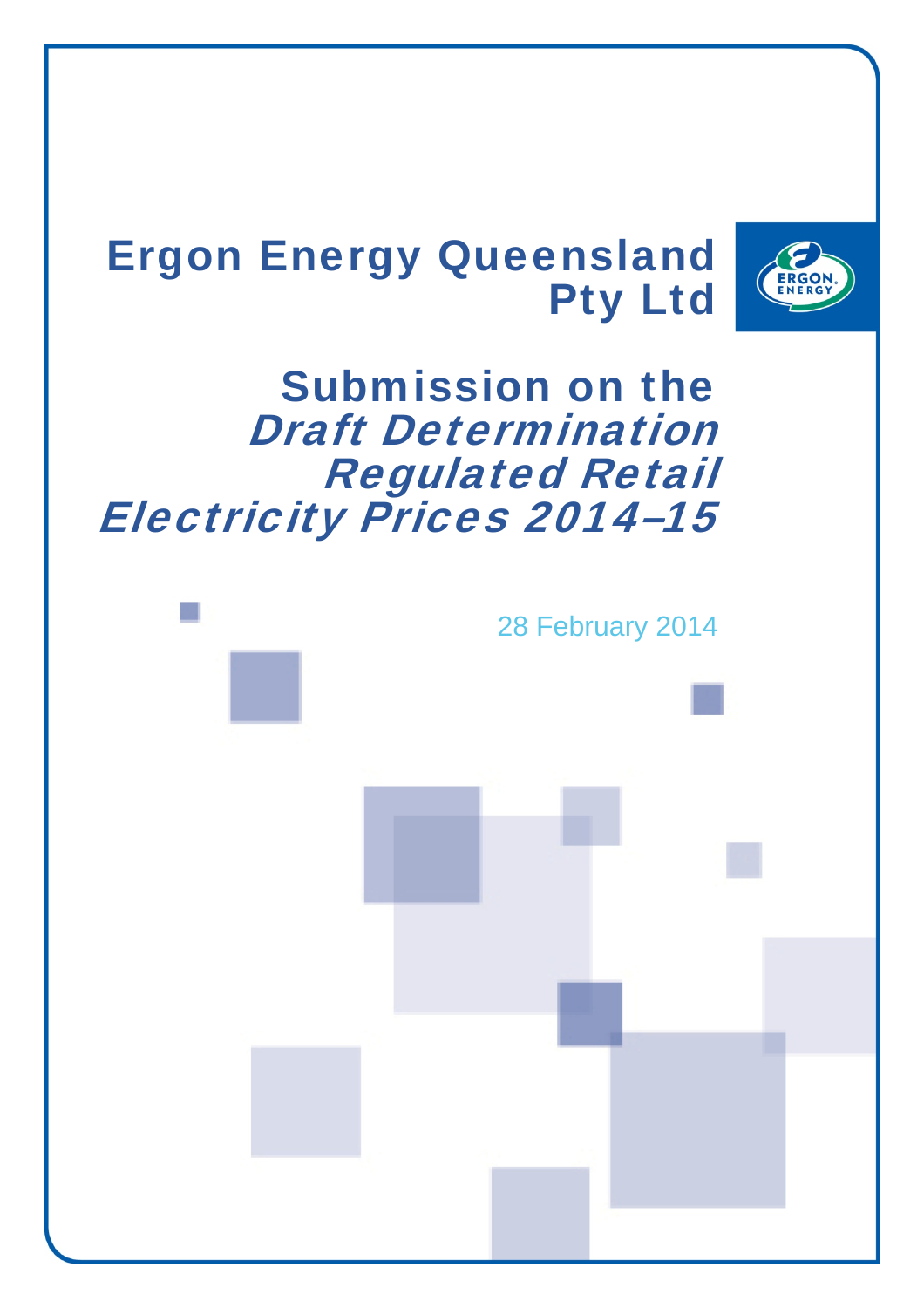# Submission on the Draft Determination Regulated Retail Electricity Prices 2014–15

### Queensland Competition Authority 28 February 2014

This submission, which is available for publication, is made by:

Ergon Energy Queensland Pty Ltd PO Box 264 Fortitude Valley QLD 4006

Enquiries or further communications should be directed to:

Mark Easton Group Manager Retail Strategy and Market Solutions Ergon Energy Email: mark.easton@ergon.com.au Ph: (07) 3851 6395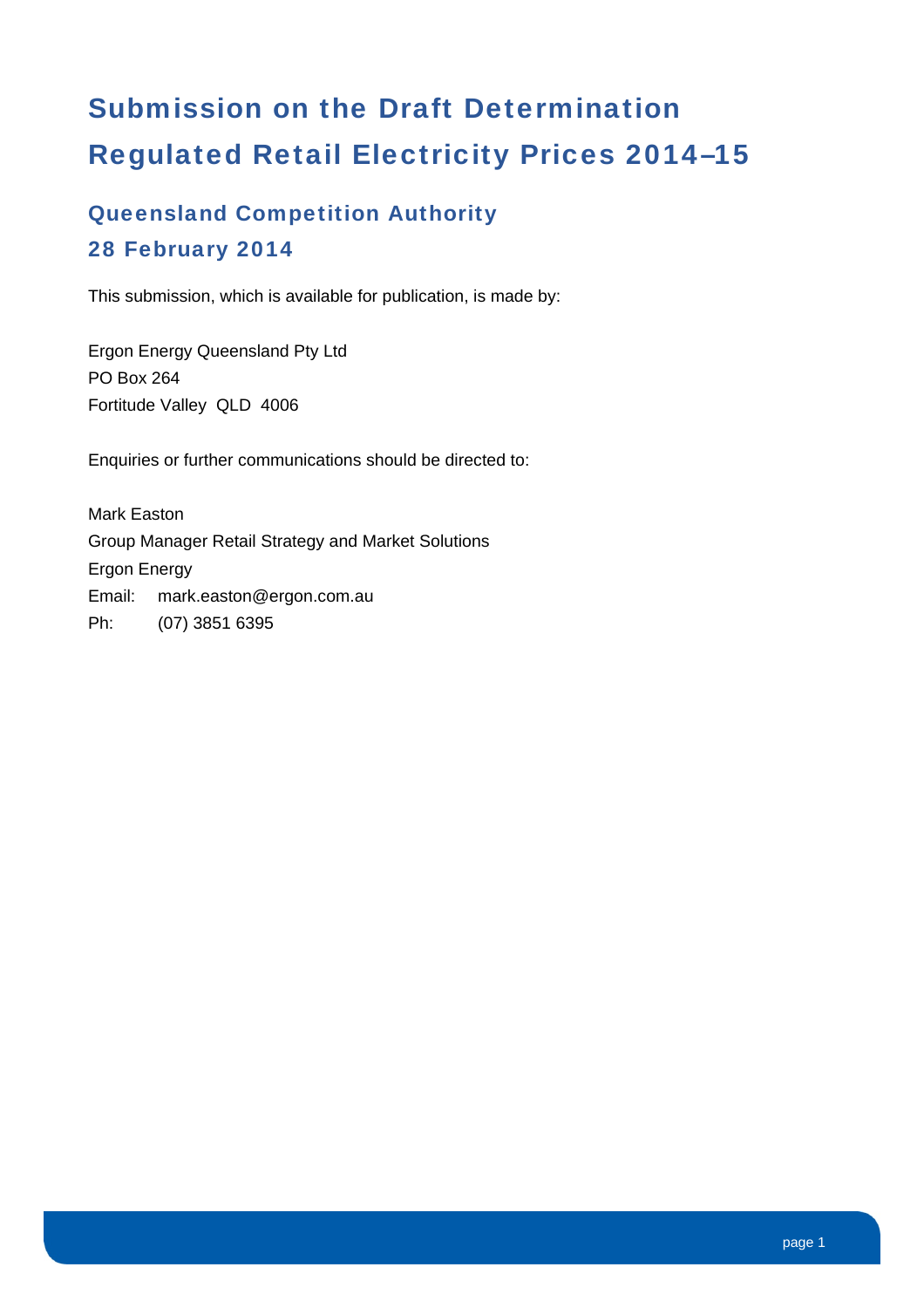### Introduction

Ergon Energy Queensland Pty Ltd (EEQ) welcomes the opportunity to provide comment on the Queensland Competition Authority's (the Authority) *Draft Determination Regulated Retail Electricity Prices 2014-15* (Draft Determination).

EEQ continues to support the Minister for Energy and Water Supply's Delegation to the Authority to determine the regulated retail electricity prices (or notified prices) for 2013–14 to 2015–16 based on a network (N) plus retail (R) cost build-up methodology. EEQ is of the view that the move to an N+R cost build-up methodology has incentivised and empowered distributors to improve network price signals in order to better manage the on-going impact that network costs have on customer affordability.

As customers respond to the improved price signalling the growth in network costs should reduce over the long-term, however, the short-term impact of increasing electricity costs on customers must be considered. As the largest retailer by customer number in regional Queensland, EEQ is cognisant of the unique circumstances of regional Queensland customers and strongly supports the continuation of transitional tariffs for Large and farming customers. Retail tariffs must also not unduly penalise customers who have little alternative to accessing the notified prices.

EEQ is available to discuss this submission, or provide further detail regarding the issues raised, should the Authority require.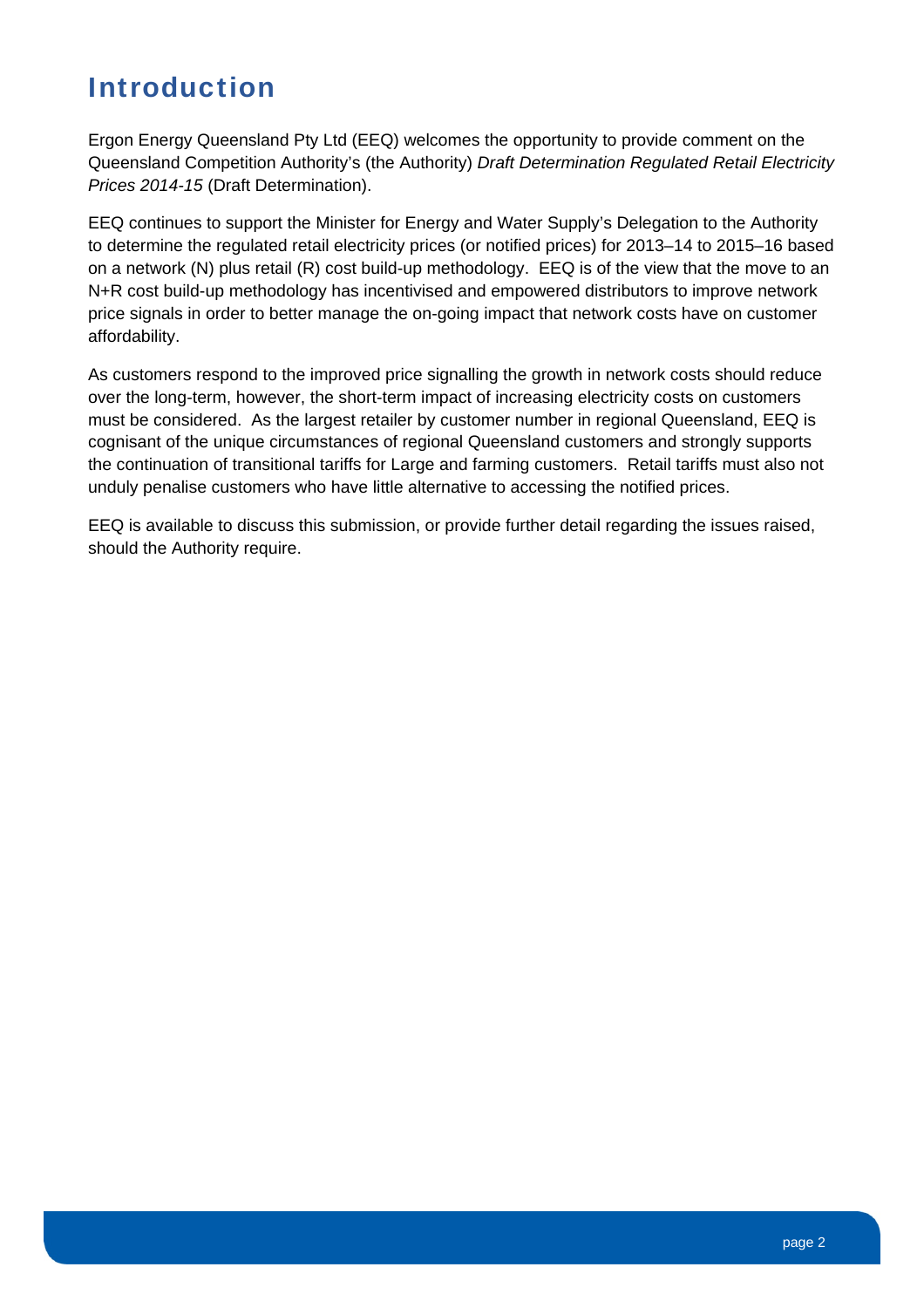### Network Costs

#### Network Tariffs for Small Customers

EEQ supports the Authority's decision to continue using Energex network tariffs as the basis for retail tariffs for residential and small business customers i.e. notified prices for customers that are classified as 'Small' (consuming less than 100 megawatt hours (MWh) per annum).

#### Network Tariffs for Large and Very Large Customers

EEQ notes the continuation of basing cost-reflective notified prices for Large customers on Ergon Energy Corporation Ltd's (EECL) east pricing zone transmission region one and using EECL's high voltage demand east pricing zone transmission zone one network tariff as the basis for the regulated retail tariff for very large customers (i.e. Tariff 48).

As noted by the Authority the changes in the EECL network tariffs that underpin Queensland's regulated retail tariffs, including the move from a "Minimum Chargeable Demand" to a "Threshold Demand" and a rebalancing of revenue recovery into the fixed charge, has seen a change in the application of retail tariffs 44 to 48.

EEQ has received a number of enquiries from large and very large customers regarding how these changes will impact their businesses and support continued engagement by both EECL and the Authority in communicating changes to the underlying "N" components and any subsequent impact to regulated retail tariffs.

We acknowledge that the Authority has provided EECL the opportunity to discuss their Network Tariff Strategy at the Authority's Draft Determination workshops held in February and encourage the Authority to continue to work with EECL in communicating changes in network and retail tariff structures and pricing to customers into the future.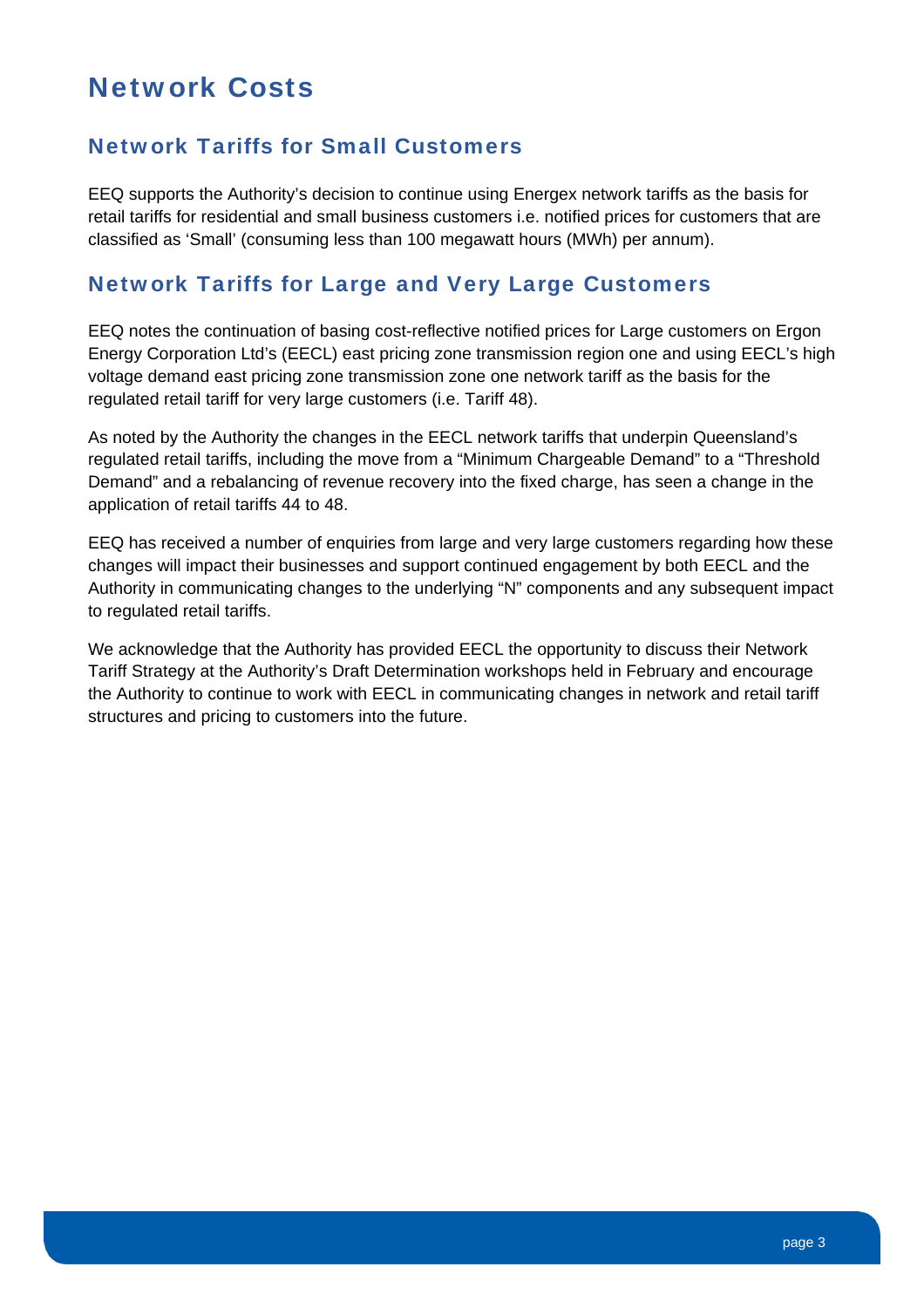### Energy Costs

#### Dealing with Carbon Uncertainty

EEQ notes that the Authority has moved from using carbon-inclusive energy contracts to using carbon pass-through energy contracts to determine wholesale energy costs.

Under normal circumstances EEQ would prefer a consistent regulatory approach as this allows electricity retailers to adopt strategies that minimise regulatory risk. For example based on previous determinations an electricity retailer wishing to take a low risk approach for 2014-15 may have chosen to primarily use carbon-inclusive contracts under the belief that the Regulator would be consistent and continue to use these contracts to determine wholesale energy costs in future tariff years.

However, EEQ also notes that 2014-15 is a unique year in that it is quite possible for there to be a step change in the cost of carbon from around \$22/MWh to \$0/MWh if the *Clean Energy Act 2011* is repealed as proposed by the Federal Government. EEQ also agrees with the Authority that customers would expect electricity prices to decrease if the carbon tax is removed. Therefore, despite our concerns with the lack of regulatory consistency, EEQ supports the proposed approach for dealing with carbon uncertainty in 2014-15.

#### Calculation of Wholesale Energy Costs for 2014-15

ACIL Allen state that for calculating the cost of the controlled load tariffs they use the hedge model to calculate the cost of supplying the NSLP with and without the control loads and the difference was taken as the cost for the controlled loads<sup>1</sup>.  $E$ EQ is comfortable with this approach.

However, it is not clear that the Energex NSLP without the control loads was used in the determination of the Energex residential and small business wholesale energy cost. In the Final Determination, it would improve clarity around calculating wholesale energy costs if the Authority or ACIL Allen could confirm which NSLP was used for the wholesale energy calculation for the residential and small business settlement class.

<sup>1</sup> ACIL Allen, *Estimated Energy Costs 2014-15 Retail Tariffs*, November 2013. p. 43.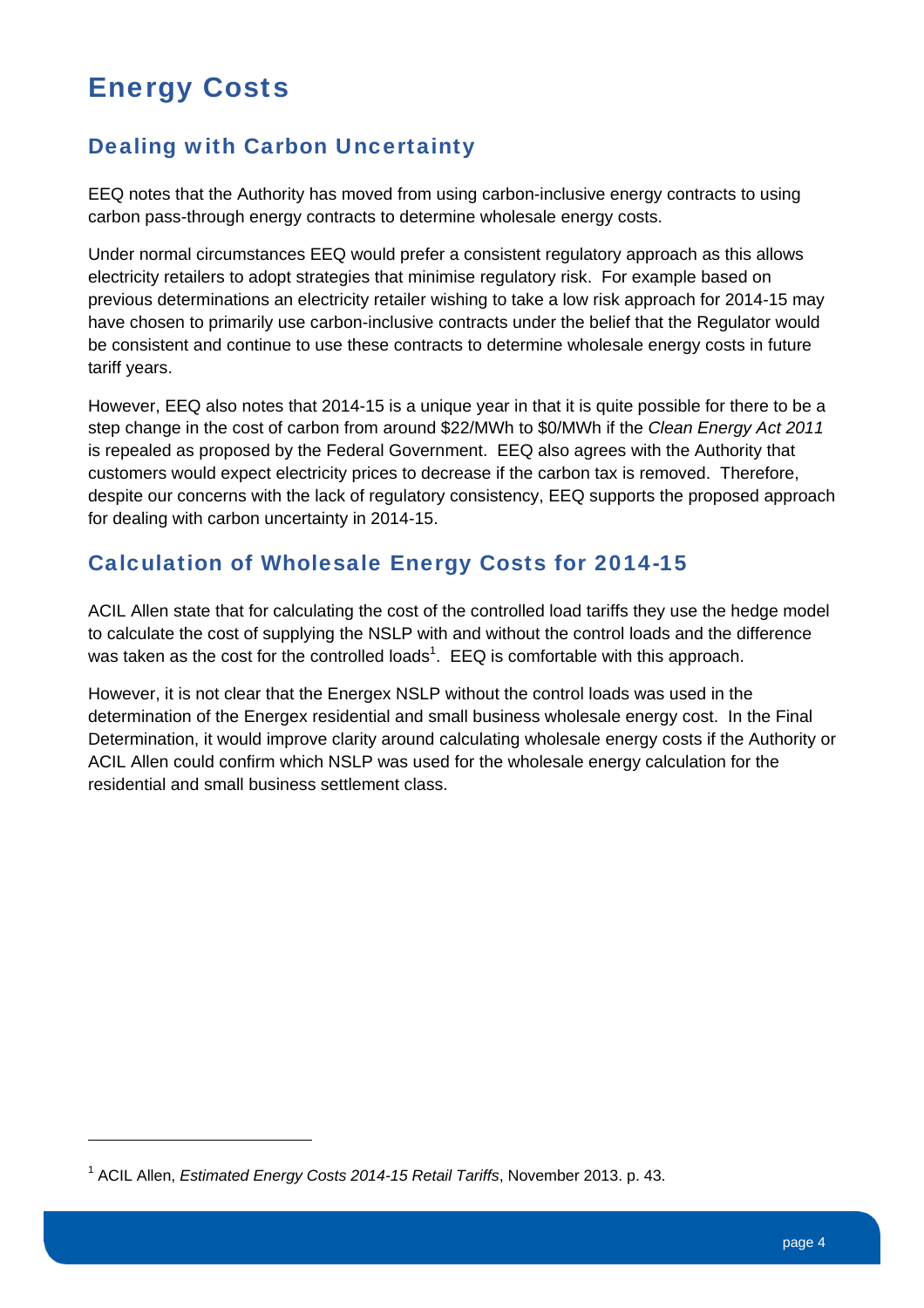### Retail Costs

#### Retail Operating Costs

In the 2013-14 Final Determination, and maintained in the 2014-15 Draft Determination, the Authority did not apply the Retail Operating Cost (ROC) allowances to the controlled load retail tariffs and unmetered retail tariffs as the Authority assumed that customers accessing these tariffs also access another general supply tariff and pay their fixed charges in that context.

In relation to the unmetered retail tariffs (Tariff 71- Street lights and Tariff 91 – Other Unmetered Supply) the vast majority of EEQ accounts with unmetered supply do not access these tariffs in conjunction with another general supply tariff. That is, the majority of customers currently accessing tariffs 71 or 91 do so without accessing another tariff that has the ROC component included in the tariff rates. This results in a situation where EEQ continues to incur the associated ROC for these customers.

EEQ is cognisant of the fact that this issue has not previously been raised and is happy to provide the Authority with further information on the application of these tariffs by EEQ.

#### Retail Margin

EEQ is pleased to note that the Authority is open to considering the issue raised by EEQ in previous submissions of applying a differentiated retail margin for each customer segment. As outlined in our Response to the Authority's *Interim Consultation Paper Regulated Retail Electricity Prices for 2014*‐*15* (p 16) EEQ considers that applying a differentiated retail margin is consistent with the philosophy the Authority has adopted for calculating other components of the retail tariff cost stack, such as differentiating between small, large and very large customers for network, wholesale energy, energy losses and retail operating cost allowances in recognition of the variances between supplying different customer segments.

As the Authority noted setting differentiated retail margins is likely to be a highly subjective process, which is why EEQ continues to support the Authority undertaking further investigation and obtaining expert advice on this matter. The Authority can then use this investigation as the basis for undertaking consultation on the proposed retail margins. A differentiated retail margin is likely to encourage the growth of competition, especially in the residential and small business sector where retailers face higher risk from peakier load.